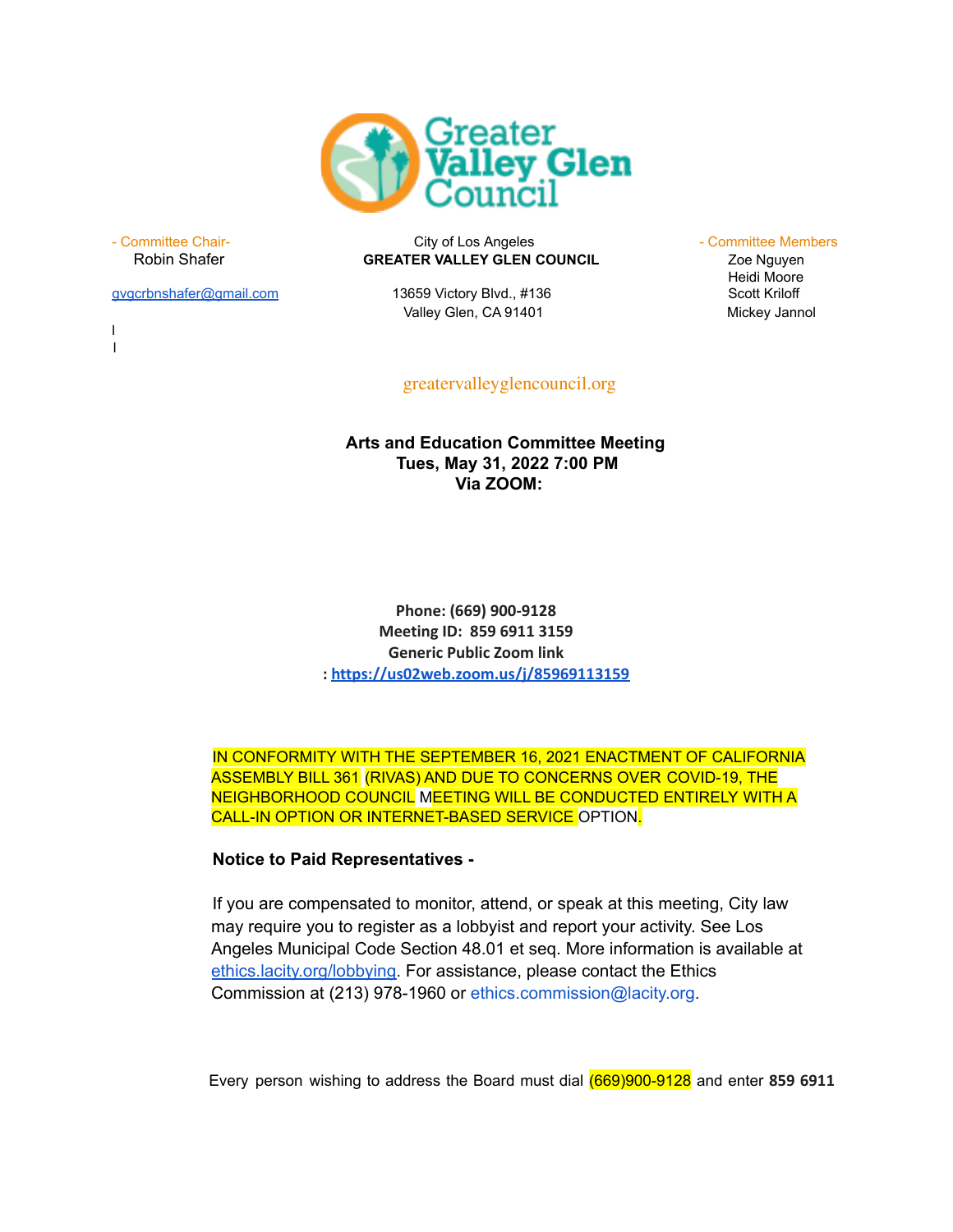**3159** and then press # to join the meeting. When prompted by the presiding officer, to provide public input at the Neighborhood Council meeting the public will be requested to dial \*9 or use the Raise Hand option, to address the Board on any agenda item before the Board takes an action on an item. Comments from the public on agenda items will be heard only when the respective item is being considered.

Comments from the public on other matters not appearing on the agenda that are within the Board's jurisdiction will be heard during the General Public Comment period. Please note that under the Brown Act, the Board is prevented from acting on a matter that you bring to its attention during the General Public Comment period; however, the issue raised by a member of the public may become the subject of a future Board meeting. Public comment is limited to 5 minutes per speaker, unless adjusted by the presiding officer of the Board.

AB 361 Updates: Public comment cannot be required to be submitted in advance of the meeting, only real-time public comment is required. If there are any broadcasting interruptions that prevent the public from observing or hearing the meeting, the meeting must be recessed or adjourned. If members of the public are unable to provide public comment or be heard due to issues within the Neighborhood Council's control, the meeting must be recessed or adjourned.

Any messaging or virtual background is in the control of the individual board member in their personal capacity and does not reflect any formal position of the Neighborhood Council or the City of Los Angeles.

## **Agenda**

- **1. Call to order and Roll Call.**
- **2. Approve minutes from April 26, 2022**
- **3. General Public Comments. (See rules below)**
- **4. Discuss Art Projects for next year.**
	- **A. Possible motions**
	- **B. Public Comment**
	- **C. Committee Member Comment**
- **5. Discuss setting up a schedule for NPG Application for next year**
	- **A. Possible Motion**
	- **B. Public Comment**
	- **C. Committee Member comment**
- **6. Discuss art in the community and progress on local murals and utility box art.**
	- **A. Possible Motion**
	- **B. Public Comment**
	- **C. Committee Member Comment**
- **7. Board Member Comments on items not on agenda and possible motions.**
- **8. Adjournment**

*The next meeting will be at 7:00 PM on Tuesday, June 28 at 7 pm via Zoom.*

**GENERAL PUBLIC COMMENT -** The Committee shall provide an opportunity in open meetings for the public to address non-agenda items, for a cumulative total of up to thirty (30) minutes, on items of interest to the public that are within the subject matter jurisdiction of the Committee. Persons wishing to speak during Public Comment must complete and submit a speaker's request form to the committee